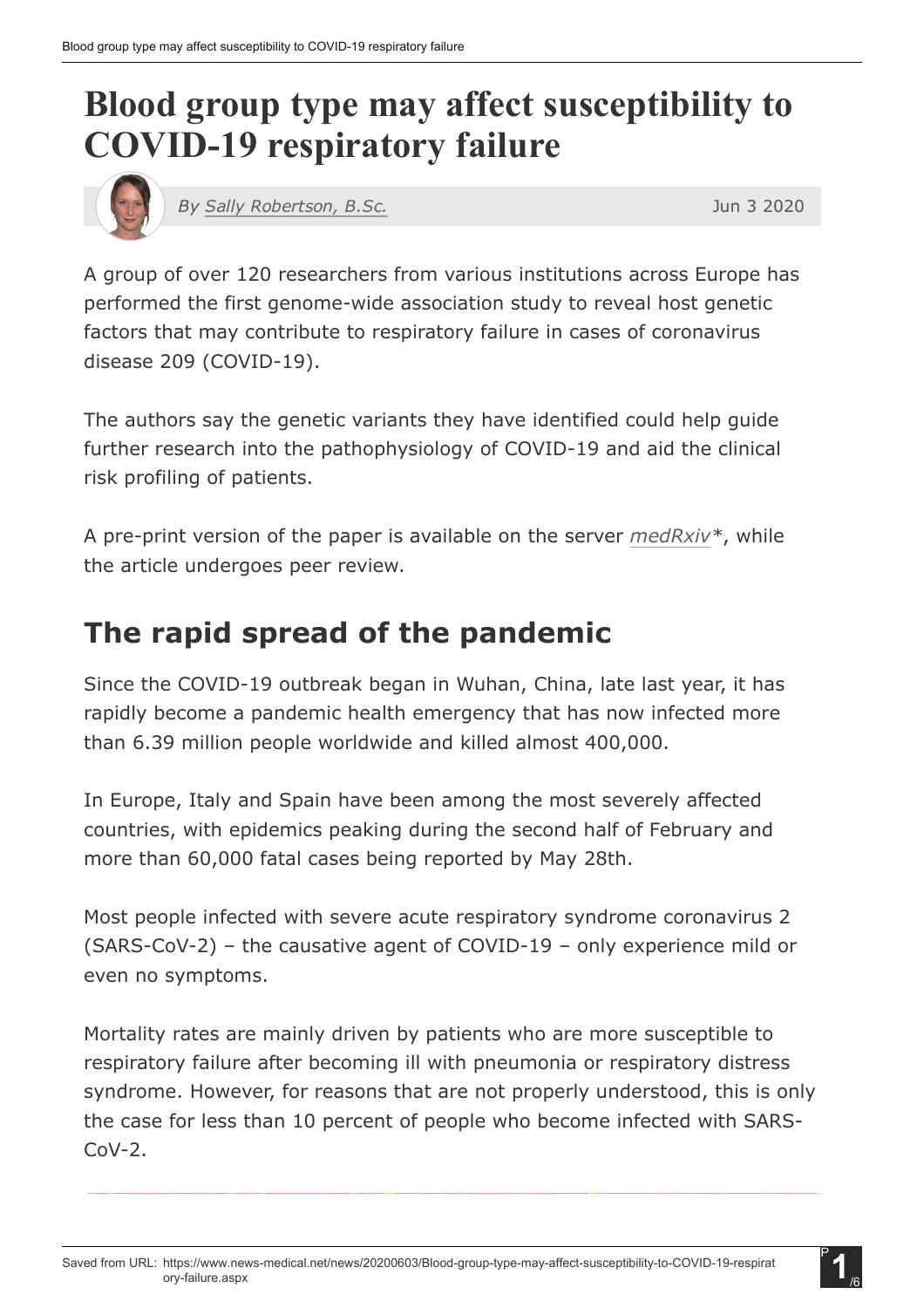

*Novel Coronavirus SARS-CoV-2 Colorized scanning electron micrograph* of *an apoptotic cell (pink) heavily infected with SARS-COV-2 virus particles (green), isolated from a patient sample. Image captured at the NIAID Integrated Research Facility (IRF) in Fort Detrick, Maryland. Credit: NIAID*

### Potential factors involved in respiratory failure

The development of severe disease has also been associated with the presence of comorbidities such as cardiovascular disease, obesity, diabetes, and hypertension. However, the role these health problems play in determining the severity of disease risk is unclear.

Some observations of endothelitis and vascular complications have suggested that the disease is systemic and mainly involves the vascular endothelium. Still, these insights into the pathology of severe COVID-19 are only hypothetical.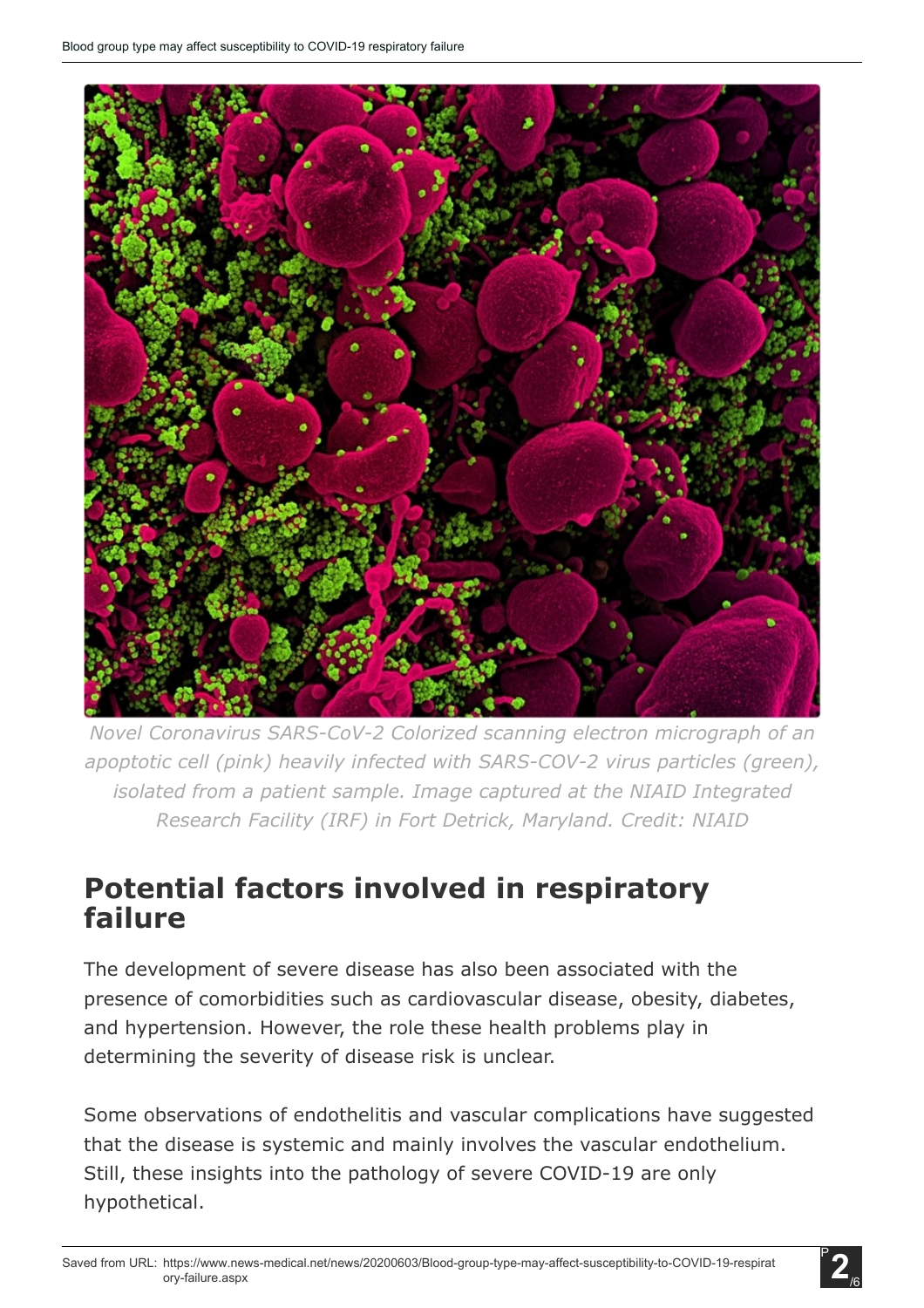## Performing a genome-wide analysis

To investigate, Tom Karlsen (Oslo University Hospital Rikshospitalet, Norway) and colleagues in Spain, Italy, and Germany, recruited 1,980 COVID-19 patients with respiratory failure from five cities in Spain and Italy.

They conducted a genome-wide association analysis with the aim of identifying any host genetic susceptibility factors that contribute to the development of respiratory failure.

*"Using a pragmatic approach with simplified inclusion criteria and a complementary team of clinicians at the European Covid19 epicenters in Italy and Spain and available German and Norwegian scientists, we were able to perform a complete GWAS for Covid19 respiratory failure in about two months," say the researchers.*

After considering quality control and potential outliers, the final study population included 835 patients and 1,255 controls from Italy and 775 patients and 950 controls from Spain.

A total of 8,582,968 single-nucleotide polymorphisms (SNPs) were analyzed, and a meta-analysis of the Italian and Spanish cohorts was conducted.

## What did the study find?

The team detected a cross-replicating association between SNPs on chromosome 3 and chromosome 9 that reached genome-wide significance.

A cluster of genes that could be relevant to the development of severe COVID-19 was identified on chromosome 3p21. One of these genes – *SLC6A20* – encodes a transporter protein that interacts with angiotensinconverting enzyme 2 (ACE2), the host cell receptor that SARS-CoV-2 uses to gain viral entry.

In the lungs, this protein, which is called Sodium/Imino-acid Transporter 1 (SIT1), is mainly expressed in pneumocytes, and the authors think these cells

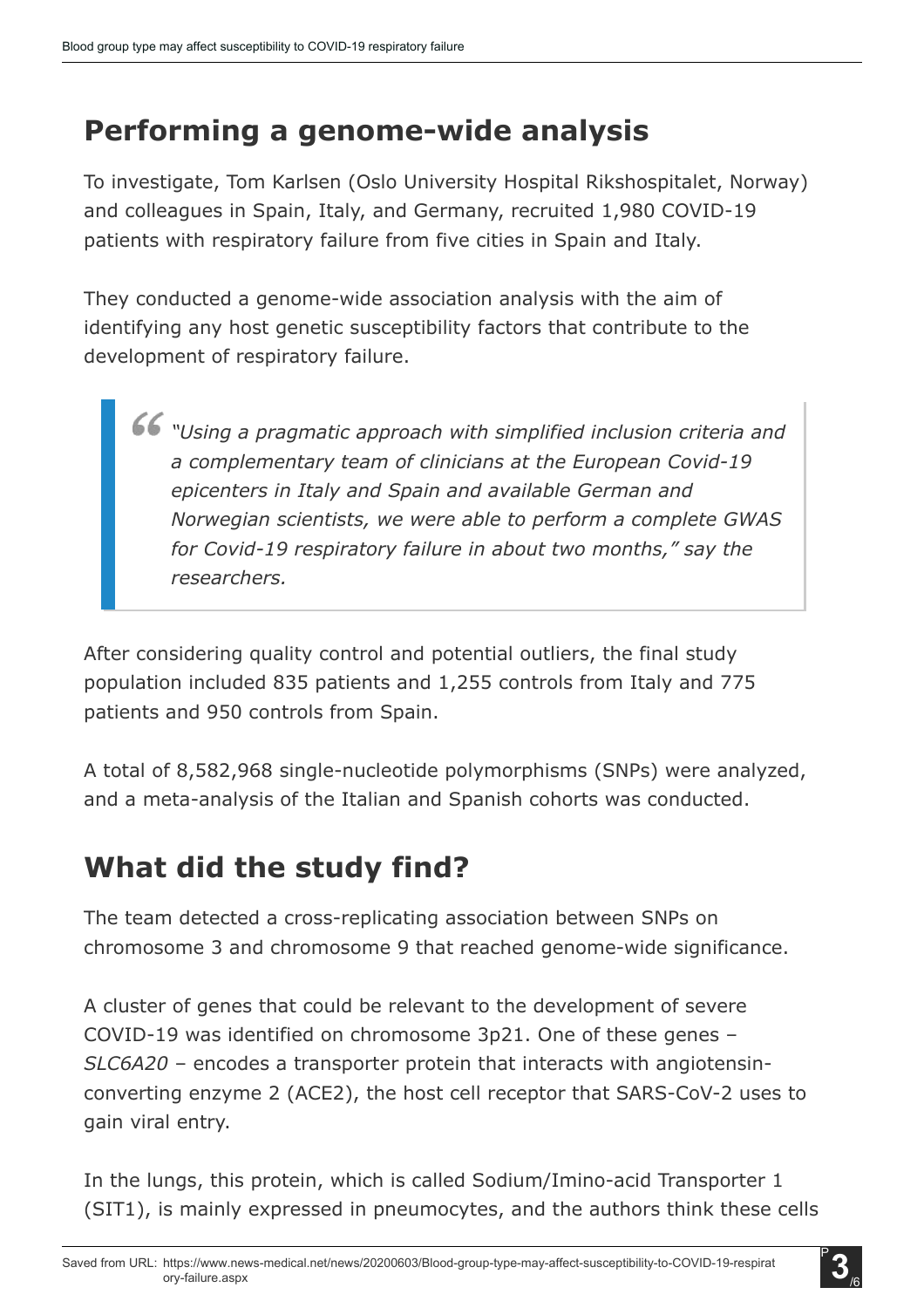should be investigated for any involvement that SIT1 may have in viral entry.

A lead SNP was also identified on chromosome 9 at the ABO blood group locus, and further analysis showed that A-positive participants were at a 45% increased for respiratory failure, while individuals with blood group O were at a 35% decreased risk for respiratory failure.

The authors say that early clinical reports have suggested the ABO blood group system is involved in determining susceptibility to COVID-19 and has also been implicated in susceptibility to SARS-CoV-1.

*"Our data thus aligns with the suggestions that blood group O is associated* with lower risk compared with non-O blood groups *whereas blood group A is associated with higher risk of acquiring Covid-19 compared with non-A blood groups," the authors state.* 

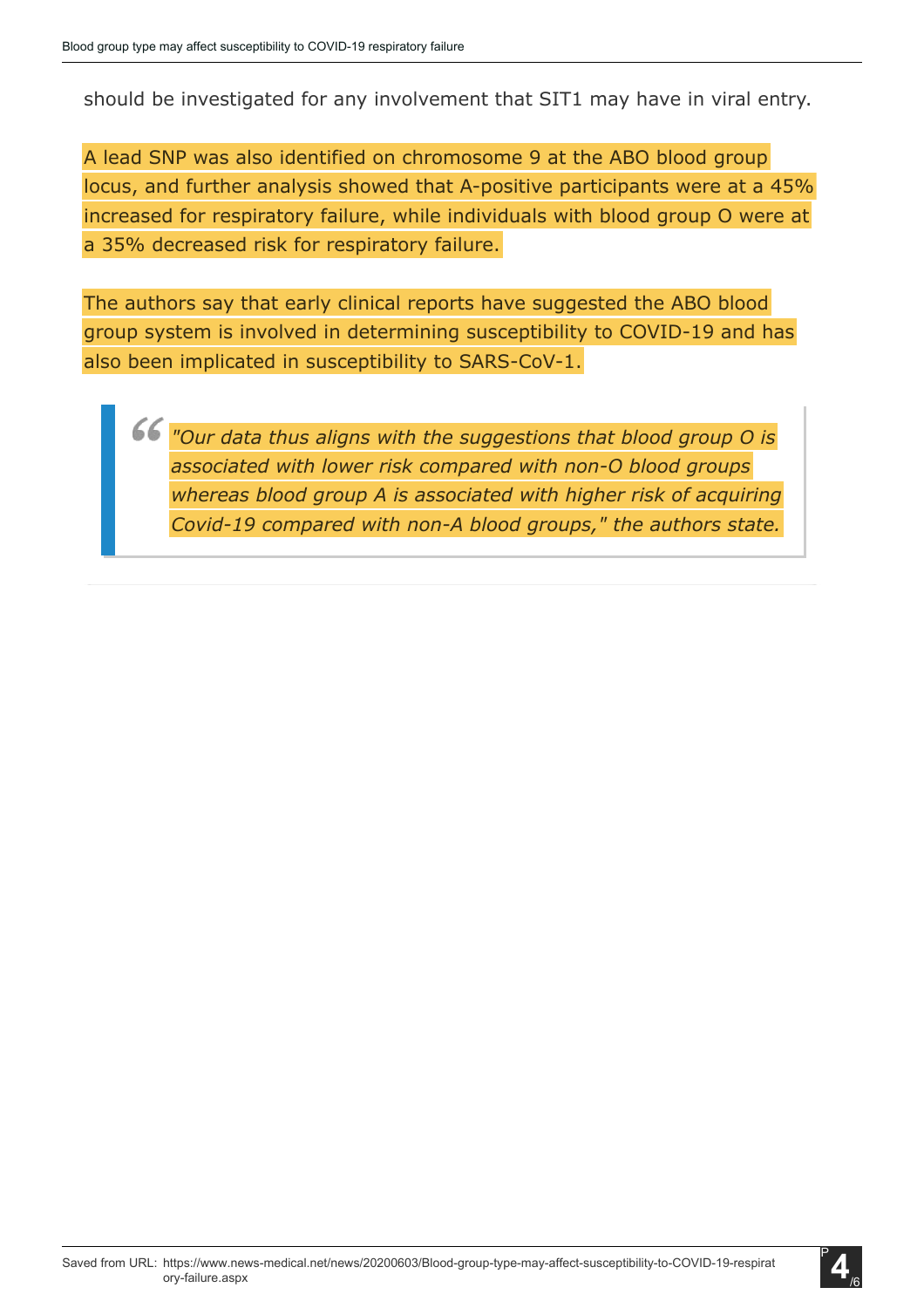

*Study: The ABO blood group locus and a chromosome 3 gene cluster associate with SARS-CoV-2 respiratory failure in an Italian-Spanish genomewide association analysis. Image Credit: Designua / Shutterstock*

### "Further exploration" of the findings is "now warranted"

*"We herein report the first robust genetic susceptibility loci for the development of respiratory failure in Covid-19. Identified variants may help guide targeted exploration of severe Covid19 pathophysiology," say Karlsen and team.*